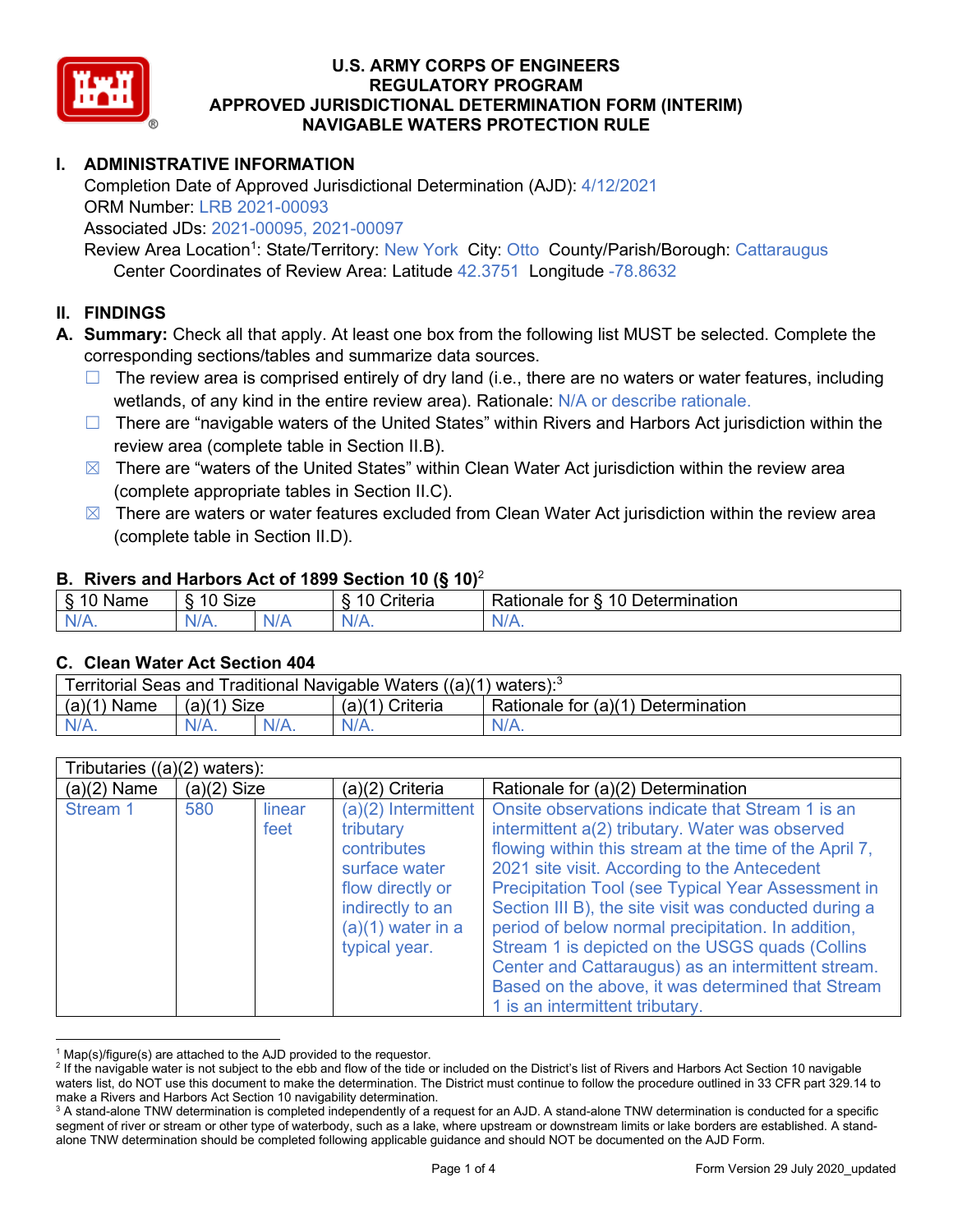

| Lakes and ponds, and impoundments of jurisdictional waters $((a)(3)$ waters): |               |         |                   |                                    |  |  |
|-------------------------------------------------------------------------------|---------------|---------|-------------------|------------------------------------|--|--|
| $(a)(3)$ Name                                                                 | $(a)(3)$ Size |         | $(a)(3)$ Criteria | Rationale for (a)(3) Determination |  |  |
| N/A.                                                                          | $N/A$ .       | $N/A$ . | $N/A$ .           | $N/A$ .                            |  |  |

| Adjacent<br>((a)(4))<br>wetlands<br>\ waters ): |                      |         |                   |                                            |  |  |
|-------------------------------------------------|----------------------|---------|-------------------|--------------------------------------------|--|--|
| (a)(4)<br>Name                                  | <b>Size</b><br>(a)(4 |         | Criteria<br>(a)(4 | Ⅰ Determination<br>Rationale for<br>(a)(4) |  |  |
| N/A.                                            | N/A.                 | $N/A$ . | $N/A$ .           | N/A.                                       |  |  |

## **D. Excluded Waters or Features**

| Excluded waters $((b)(1) - (b)(12))$ : <sup>4</sup> |                       |                |                                                                                                                                                                                                   |                                                                                                                                                                                                                                                                                                                                                                                                                                                                                                                                                                                                                                                                |  |
|-----------------------------------------------------|-----------------------|----------------|---------------------------------------------------------------------------------------------------------------------------------------------------------------------------------------------------|----------------------------------------------------------------------------------------------------------------------------------------------------------------------------------------------------------------------------------------------------------------------------------------------------------------------------------------------------------------------------------------------------------------------------------------------------------------------------------------------------------------------------------------------------------------------------------------------------------------------------------------------------------------|--|
| <b>Exclusion Name</b>                               | <b>Exclusion Size</b> |                | Exclusion <sup>5</sup>                                                                                                                                                                            | <b>Rationale for Exclusion Determination</b>                                                                                                                                                                                                                                                                                                                                                                                                                                                                                                                                                                                                                   |  |
| Ditch 1                                             | 1065                  | linear<br>feet | $(b)(5)$ Ditch that is<br>not an $(a)(1)$ or<br>$(a)(2)$ water, and<br>those portions of<br>a ditch<br>constructed in an<br>$(a)(4)$ water that<br>do not satisfy the<br>conditions of<br>(c)(1). | Site observations indicate that this is an<br>anthropogenically created ditch. It is a straight-<br>line feature cut through an agricultural field for<br>the purpose of facilitating drainage. A review of<br>USGS quads and NWI mapping indicates that<br>there are no stream channels in the location of<br>the feature that would potentially lead to the<br>conclusion that this feature is a captured stream.<br>Moreover, the channel was vegetation-lined and<br>there was no water present. This is evidence of<br>low flow and anthropogenic creation. Based on<br>the above, it has been determined that this<br>feature is an excluded b(5) water. |  |
| Ditch 4                                             | 815                   | linear<br>feet | $(b)(5)$ Ditch that is<br>not an $(a)(1)$ or<br>$(a)(2)$ water, and<br>those portions of<br>a ditch<br>constructed in an<br>$(a)(4)$ water that<br>do not satisfy the<br>conditions of<br>(c)(1). | Same as above.                                                                                                                                                                                                                                                                                                                                                                                                                                                                                                                                                                                                                                                 |  |
| <b>Stream 2</b>                                     | 175                   | linear<br>feet | (b)(3) Ephemeral<br>feature, including<br>an ephemeral<br>stream, swale,<br>gully, rill, or pool.                                                                                                 | This stream collects and transports water from<br>an adjacent farm field to Stream 1. It was<br>observed to be an ephemeral stream channel.<br>This was based on a combination of the<br>following - channel size, lack of flow, watershed<br>size, and absence of groundwater. The channel<br>was approximately 1 foot in width, which can be<br>evidence of infrequent flow. There was no<br>observed flow nor were there standing pools                                                                                                                                                                                                                     |  |

<sup>4</sup> Some excluded waters, such as (b)(2) and (b)(4), may not be specifically identified on the AJD form unless a requestor specifically asks a Corps district to do so. Corps districts may, in case-by-case instances, choose to identify some or all of these waters within the review area.

 $5$  Because of the broad nature of the (b)(1) exclusion and in an effort to collect data on specific types of waters that would be covered by the (b)(1) exclusion, four sub-categories of (b)(1) exclusions were administratively created for the purposes of the AJD Form. These four sub-categories are not new exclusions, but are simply administrative distinctions and remain (b)(1) exclusions as defined by the NWPR.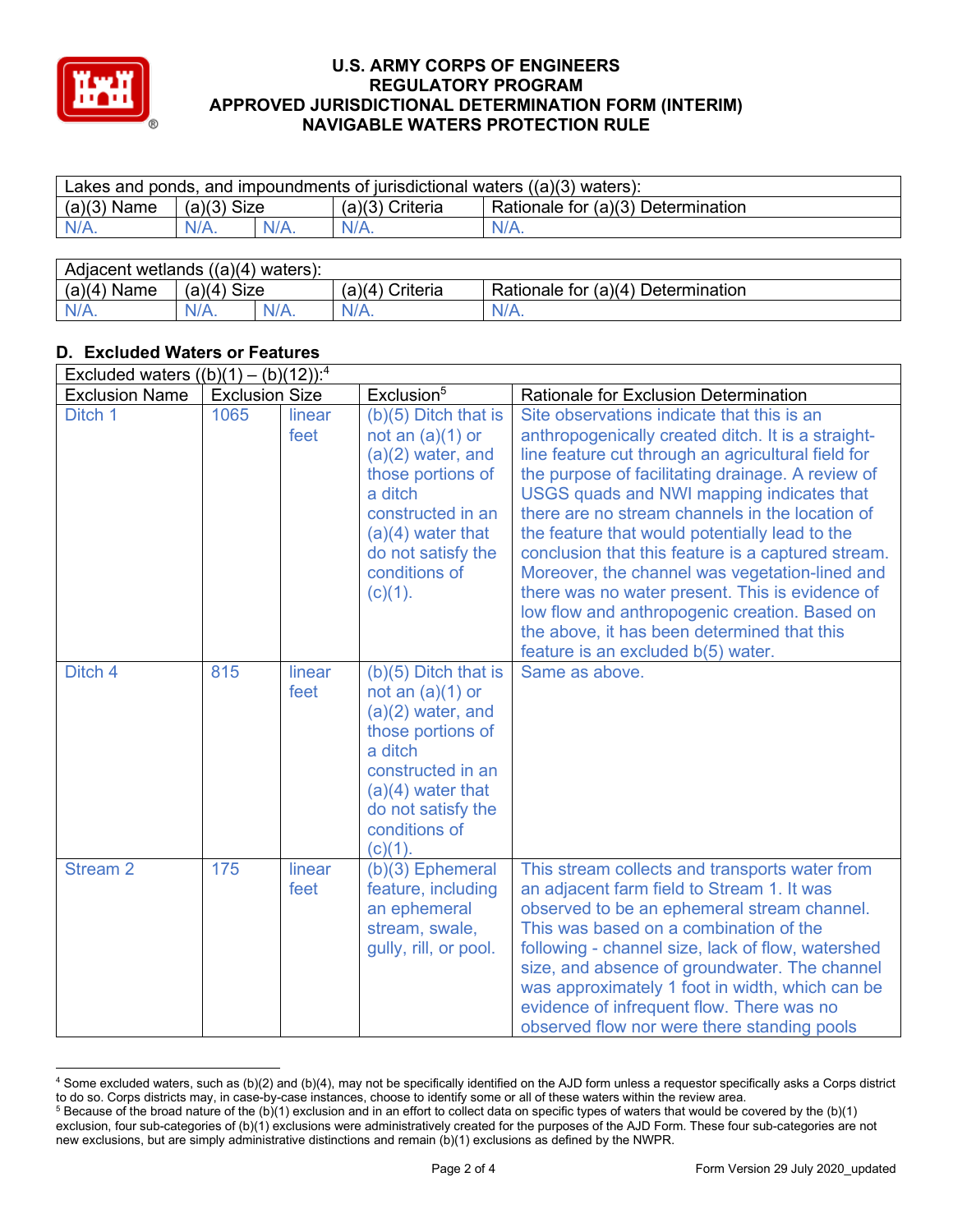

| Excluded waters $((b)(1) - (b)(12))$ : <sup>4</sup> |                       |                  |                                    |                                                                                                                                                                                                                                                                                                                                                                                                                                                                                                                                                                                                                                                                                                                                                                                                                                                                                                                                                                                                                                                                                                                                                      |  |  |
|-----------------------------------------------------|-----------------------|------------------|------------------------------------|------------------------------------------------------------------------------------------------------------------------------------------------------------------------------------------------------------------------------------------------------------------------------------------------------------------------------------------------------------------------------------------------------------------------------------------------------------------------------------------------------------------------------------------------------------------------------------------------------------------------------------------------------------------------------------------------------------------------------------------------------------------------------------------------------------------------------------------------------------------------------------------------------------------------------------------------------------------------------------------------------------------------------------------------------------------------------------------------------------------------------------------------------|--|--|
| <b>Exclusion Name</b>                               | <b>Exclusion Size</b> |                  | Exclusion <sup>5</sup>             | Rationale for Exclusion Determination                                                                                                                                                                                                                                                                                                                                                                                                                                                                                                                                                                                                                                                                                                                                                                                                                                                                                                                                                                                                                                                                                                                |  |  |
|                                                     |                       |                  |                                    | (see Typical Year Assessment below)).<br>Additionally, it was determined that the entire<br>watershed size is approximately 1 acre in size;<br>so, unless groundwater is present there is an<br>insufficient amount of precipitation to make the<br>stream intermittent or perennial. While onsite,<br>Corps staff walked the length of the stream<br>channel looking for evidence of groundwater<br>influence - there were no observed seeps or<br>springs. Therefore, it was determined there is no<br>groundwater influence and hydrology is strictly<br>from precipitation. USGS Quads and NWI<br>mapping were reviewed to determine<br>presence/absence of onsite stream channels.<br>The USGS quad and NWI mapping do not<br>identify stream channels corresponding to the<br>location of this stream. Thus, based on the<br>above, it was determined that Stream 2 is an<br>excluded ephemeral stream.                                                                                                                                                                                                                                        |  |  |
| <b>Wetland 2</b>                                    | 0.33                  | $\text{acre}(s)$ | $(b)(1)$ Non-<br>adjacent wetland. | Onsite observations indicate that Wetland 2 is a<br>non-adjacent b(1) water. This wetland does not<br>meet any of the four criteria that would make an<br>(a)(4) adjacent water subject to jurisdiction under<br>Section 404 of the Clean Water Act. This<br>wetland was circumnavigated during the site<br>visit. It was observed to be isolated,<br>disconnected from any (a)(1-3) water. Ditch 4<br>was the only observed defined<br>channel/tributary/ditch that connects this wetland<br>to any (a)(1-3) water. Please see discission<br>above indicating that Ditch 4 is an excluded<br>water. Based on site observations the nearest<br>a(1-3) water (Stream 1) would not flood the<br>wetland area at least once during a typical year.<br>The nearest evidence of typical year flow (i.e.<br>debris, leaf wracking) is located approximately<br>10 feet from Stream 1. This wetland is located<br>further than 10 feet from Stream 1. Also, there<br>are no natural nor constructed berms or the like<br>located between Stream 1 this wetland. Based<br>on the above it has been determined that this<br>wetland is a b(1) excluded water. |  |  |

# **III. SUPPORTING INFORMATION**

**A. Select/enter all resources** that were used to aid in this determination and attach data/maps to this document and/or references/citations in the administrative record, as appropriate.